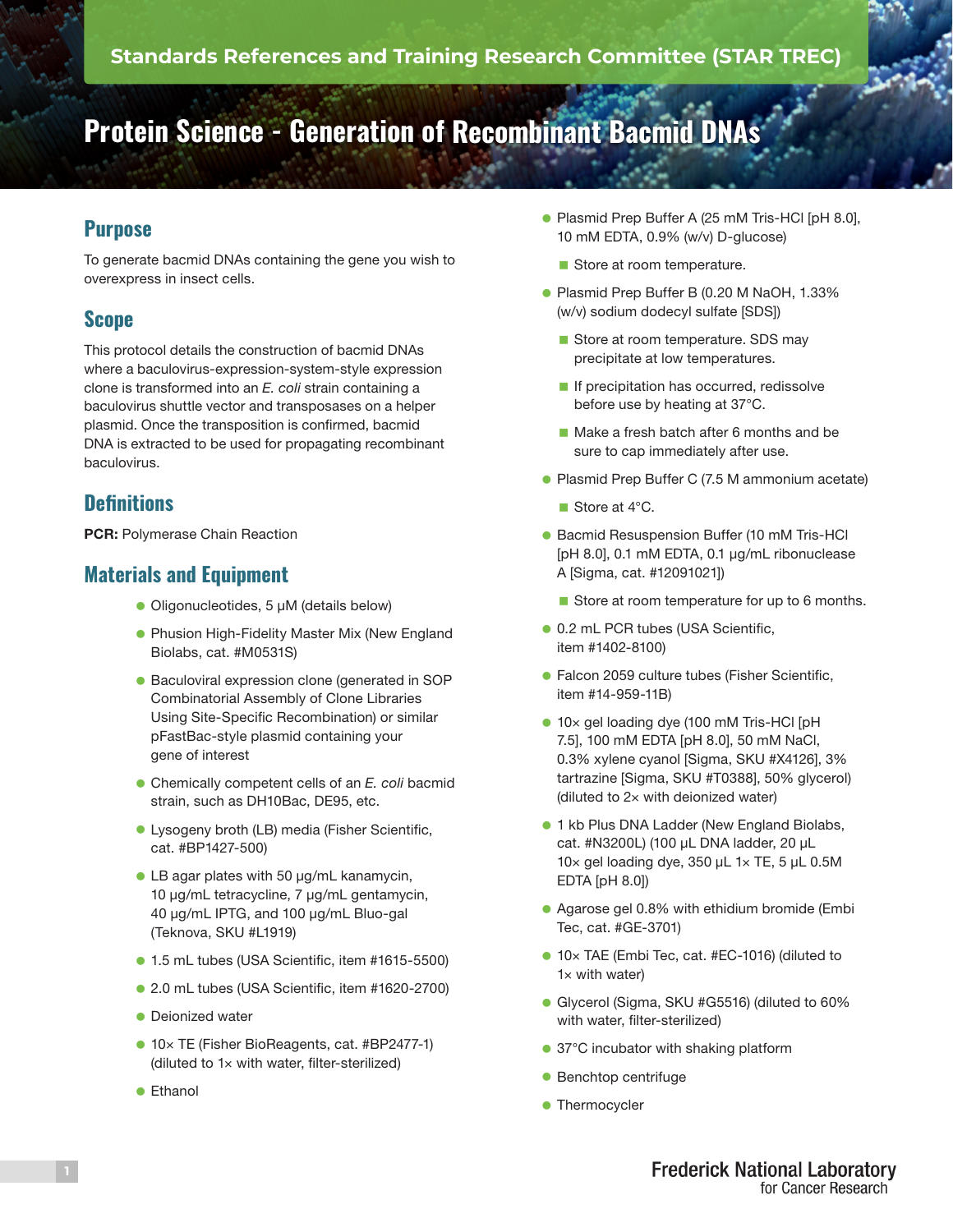- **Electrophoresis equipment**
- **Gel imager with ultraviolet light and camera**
- **Spectrophotometer**

#### **Safety Precautions**

Ethidium bromide is a mutagen and should be handled with great care. Liquid waste as well as contaminated tips and other disposables must be disposed of properly in accordance with your organization's guidelines.

#### **Procedures**

A. Oligonucleotide Design

To confirm the transposition event, Thermo Fisher recommends using pUC/M13 forward and reverse primers to amplify across the entire insert from a pFastBac plasmid. We prefer to use four primers (Baccheck-R, Baccheck-F, BaccheckBtB-L, BaccheckBtB-R) to multiplex the two transposition junctions. Oligonucleotides can be synthesized at whatever concentration you prefer and then diluted to 5  $\mu$ M with 1 $\times$  TE. For the multiplex junction PCR, the oligonucleotides can be pooled at equal volumes.

| <b>Primer Name</b>    | Primer Sequence 5'-3'       |
|-----------------------|-----------------------------|
| pUC/M13 Forward       | CCCAGTCACGACGTTGTAAAACG     |
| pUC/M13 Reverse       | AGCGGATAACAATTTCACACAGG     |
| <b>Baccheck-R</b>     | <b>GTGCTGCAAGGCGATTAAGT</b> |
| Baccheck-F            | <b>TGTGGAATTGTGAGCGGATA</b> |
| <b>Baccheck BtB-L</b> | <b>ATCAGCCGGACTCCGATTA</b>  |
| Baccheck BtB-R        | CCCACACCTCCCCCTGAACCTG      |

- **B.** Transformation of Baculoviral Expression Clone into Bacmid Strain
	- 1. Thaw on ice 50 µL of DE95, DH10Bac, or a similar bacmid strain.
	- 2. Add 1  $\mu$ L (100–200 ng) of the baculoviral expression clone to the thawed cells.
	- 3. Incubate the mixture on ice for 15 minutes.
	- 4. Heat-shock the cells at 42°C for 45 seconds and immediately place them back on ice for 2 minutes.
	- 5. Add 450 µL of LB and place all transformants into a Falcon 2059 tube.
	- 6. Shake the tube for 4 hours at 37°C.
	- 7. Add 48  $\mu$ L LB and 2  $\mu$ L of the transformants to an LB agar plate with 50 µg/mL kanamycin, 10 µg/mL tetracycline, 7 µg/mL gentamycin,

40 µg/mL IPTG, 100 µg/mL Bluo-gal.

- 8. Grow the cells overnight at 37°C.
- 9. Pick two or three white colonies to Falcon 2059 tubes containing 3 mL LB media with 50 µg/mL kanamycin and 7 µg/mL gentamycin.
- 10. Grow the colonies overnight at 37°C, 250 rpm.
- C. Preparation of Bacmid DNAs
	- 1. Pellet 2 mL of overnight culture in a benchtop centrifuge at max speed for 1 minute.
	- 2. Aspirate the supernatant.
	- 3. Add 250 µL of Plasmid Prep Buffer A to the tube and resuspend the pellet by vortexing.
	- 4. Add 250 µL of Plasmid Prep Buffer B and resuspend the pellet by inverting the tube 6–10 times. The mixture should become viscous.
	- 5. Add 250 µL of Plasmid Prep Buffer C and resuspend the pellet by inverting the tube 6–10 times. The mixture should have visible white flocculation of cell debris.
	- 6. Spin the tube at max speed in a benchtop centrifuge for 10 minutes.
	- 7. Remove 700 µL of supernatant to a fresh 1.5 mL tube.
	- 8. Spin the tube at max speed in a benchtop centrifuge for 10 minutes.
	- 9. Remove 600 µL of supernatant to a fresh 2 mL tube.
	- 10. Add 1.2 mL ethanol to the tube and invert the tube 6–10 times to mix.
	- 11. Spin the tube at max speed in a benchtop centrifuge for 20 minutes.
	- 12. Pour off the supernatant.
	- 13. Spin the tube at max speed in a benchtop centrifuge for 1 minute.
	- 14. Aspirate the remaining alcohol mixture, avoiding the white pellet.
	- 15. Allow the tube to dry for 10 minutes at room temperature.
	- 16. Add 100 µL of Bacmid Resuspension Buffer and place the culture in a 37°C shaker for 1 hour.
- D. Screening for Correct Transposition
	- 1. Add the following to a 0.2 mL PCR tube: